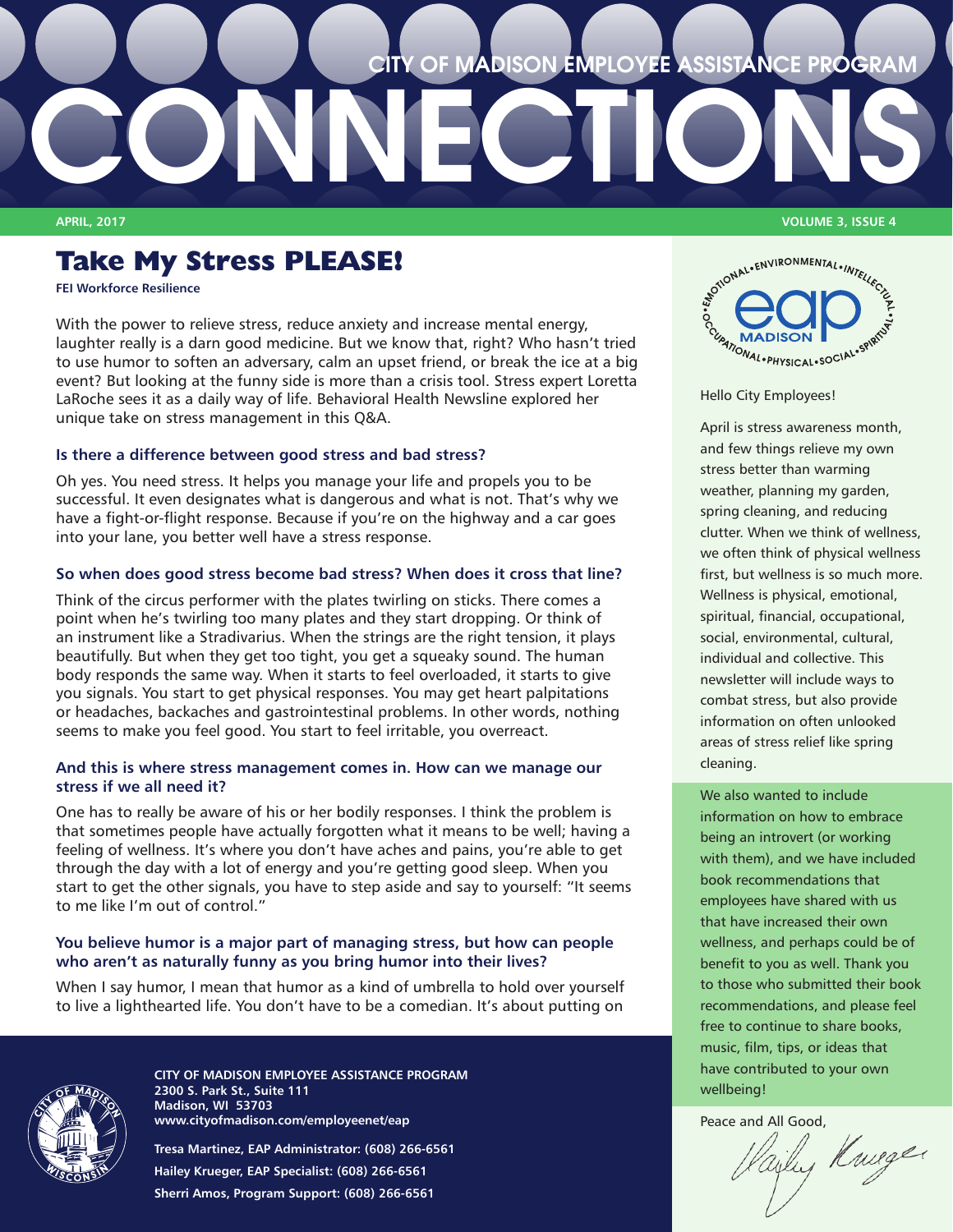a lighter lens to see life with more clarity, rather than through a dark lens, which leads to feeling like you're in a vampire movie. So forget the comedy or being funny. What you really want to do is to take your life more lightly instead of seriously. Take your work seriously, take your life lightly.

#### **Have you seen people do that successfully?**

Oh yes. I think you see it once someone recognizes that life is not a stress rehearsal. You have to recognize that you are not immortal. You are not going to be here forever. What do you want to do with the time that you have? Do you want to spend eight hours of every day complaining, moaning and gathering forces around you to feel like a victim? Or do you want to take that time and make your day more joyful, more flexible, and easier on yourself and everyone around you?

### **You tell people that too often we make everything into catastrophes, that a wet towel on the bed is not a mugging.**

I think one of the best ways to deal with this is to take five things that you feel are the worst possible things that could ever happen to you or your family and use those to put other things that stress you out in perspective.

### **So how do people put that kind of perspective on things?**

Put that list of five things on your desk. And take a look at them periodically when you're getting stressed and say, "Wow, this really isn't as important as I think it is.'' Because I always say yesterday's tragedy turns into today's comedy. How many of us have laughed over some incident that we initially thought was just so incredibly dramatic?

#### **Why does life seem more stressful these days?**

The fact that technology is created and obliterated so quickly creates a lot of stress. I learn a program and then I'm told six months later we are replacing that with a different program. Never before in history have we discovered and rediscovered things so quickly. I don't want to sound like I don't think we should move forward—we are never going to go back to my grandmother's time. But I think we have to blend the two. In the studies on stress, one constant appears over and over again. And that is without support from friends or families or coworkers—social support—you will become ill and die sooner. And loneliness and depression are at an all-time high in this society.

### **What does research tell us about stress?**

If you keep triggering that response throughout the day, maybe several hundred times a day, you are going to get yourself into a pickle. Your



body is going to become eroded by the toxicity of this response. This is when the body starts to break down. You get sick more often when your immune system is compromised by stress.

### **I've read that it is not major catastrophes in our lives that erode us but the little stresses that wreak havoc on us. Is that true?**

Sure, it's like going through bramble bushes. You walk and you cut yourself here and you cut yourself there and pretty soon you go to bed and you have all these little pains and aches all over you and you are saying, "What happened?" Your whole body is full of cuts from the brambles. I think that's what happens during the day, and it's like a domino effect.

### **Do you recommend meditation for calming down?**

Definitely. I tell people to spend 15 to 20 minutes a day just calming themselves, whether it is through meditation or even prayer. A lot of repetitive activities become meditative, like knitting or needlepoint.

And exercise is a wonderful way to reduce stress. If you get into a kickboxing class or an aerobics class, the repetition plus the activity stops the mind in its tracks. It is very hard to skip rope and make yourself crazy about the fax machine.

### **What are some good resources for stress management?**

Books by David Burns or Albert Ellis. Davis Burns' classic is *Feeling Good, the New Mood Therapy.* He's done wonders for depressed or anxious people. Counseling is also helpful. Go sit and talk to a party who is not involved in what you do. Because often what we do is we get people around us to validate our disturbing behavior. We say, "Don't you feel this way?" and they say, "Absolutely." And what we need is someone to say, "No, this is not how you are supposed to feel. This behavior is not serving you."

Source: LifeLines/2017

### **How Stressed Are You?**

Researchers agree that the cumulative effects of stressful situations in your life are detrimental to your health. Though it was created in 1967, the **[Holmes and Rahe](https://www.mindtools.com/pages/article/newTCS_82.htm)  [Stress Scale](https://www.mindtools.com/pages/article/newTCS_82.htm)** is still used to assess whether your stress level is likely to make you ill. If you feel that your stress level is higher than it should be and you need some effective coping mechanisms, call your EAP at 266-6561. **[The City's External EAP Provider](http://www.feieap.com/)**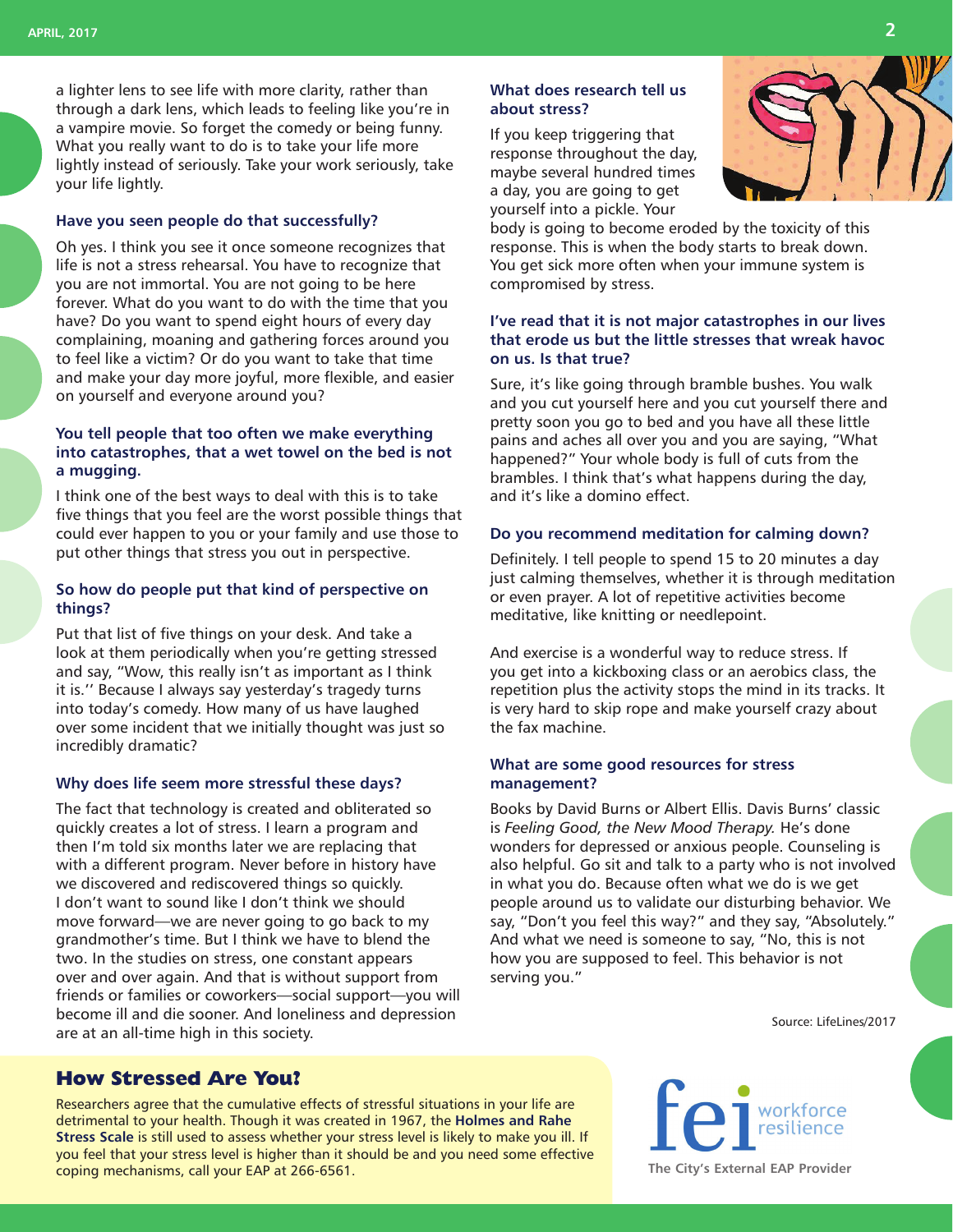

## **An Introvert's Guide (For Extroverts, Too)**

[FEI Workforce Resilience](http://feieap.com/) and [meQuilibrium](https://www.mequilibrium.com/content-hub/)

Do you feel drained after large office parties? Tend to think before you speak in meetings? Prefer deeper connections to water cooler chitchat? If so, there is a good chance that you are an introvert. And you're in good company: up to half of the population identifies as an introvert. So even if you aren't one, we can guarantee you know one.

Understanding your own personal strengths and tendencies lends itself to self-awareness, which allows us to build on those strengths while addressing our weaker spots. Introverts run a high risk of feeling overextended and stressed in our extroverted-focused world. That's why we've put together a guide to countering that stress and harnessing your introvert superpowers. We also included how extrovert friends, coworkers, and colleagues can help.

### **Recognize what you need**

*For introverts:* Susan Cain, author of the book *Quiet: The Power of Introverts in a World That Can't Stop Talking*, and leader of the Quiet Revolution, suggests finding roles that fit your needs. Once you know what you need, you can create strategies to honor it, such as carving out quiet spaces within your office. Or do as LinkedIn CEO Jeff Weiner does, and make it a point to leave meetingfree slots open in your schedule everyday so you have time and space to reflect and think.

*For extroverts:* Once you know the conditions in which your introverted colleagues thrive, set them up for success by letting them take over written tasks, or allow them to respond to you by e-mail after they've had some time to think and re-group.

### **Learn from the other half**

*For introverts:* While there's value in taking measures to recharge, it's important to recognize when those strategies are serving you and when they're causing you to miss out on potential opportunities for growth. Take a cue from your extroverted counterparts and come up with a game plan to flex your social muscle. Use personalized coping strategies for dealing with social interactions, such as visiting the venue of a social event beforehand or setting incremental social goals for yourself at your own pace (like talking to one new person per day). Lifehack.org suggests listening to a funny podcast or watching a funny movie or TV show before entering a stressful social situation to lighten your mood. Whatever strategies you employ, realize that just like any skill, stretching your social boundaries takes practice, and is often uncomfortable.

*For extroverts:* Step out of your comfort zone by taking some lessons from your introverted colleagues. Take a full minute to think before you speak (or act) and thoughtfully weigh your options before making a decision. Sincerely make an effort to hear out everyone's opinion before drawing a conclusion.

# **Let your strengths shine**

*For introverts:* Trying to match or compete with the volume of extroverted expression is a waste of your uniquely introverted strengths. In fact, it is a misconception that you need to speak up to have an impactful presence. A recent study by the Harvard Business School found that introverts tend to make excellent team members and leaders, due to their shrewd ability to hear and synthesize the various points of views of others before voicing their own.

The key is learning to harness those tendencies as strengths. For example, if your natural tendency is to listen, use this to your advantage by honoring it in social situations—be an active listener and insightful questionasker, rather than forcing yourself to talk more.

*For extroverts:* Once you know the conditions in which your introverted colleagues thrive, set them up for success by letting them take over written tasks, or allow them to respond to you by e-mail after they've had some time to think and re-group.

## **Develop a growth mindset**

*For introverts:* It's psychologically proven that when you interpret difficult or uncomfortable situations as "challenges" and "adventures," you feel better-equipped to cope with stress and anxiety. It's important to be kind to yourself as you step beyond your comfort zone. Rather than comparing yourself to your extroverted counterparts, see them as useful tools in your growth process.

*For extroverts:* While there may be a ton you can learn from your introverted colleagues, there's also a ton they can learn from you! Don't feel that you have to compromise your strengths as you step aside to make room for them to shine. Instead, focus on sharpening those communication techniques and use those extroverted strengths of yours to bolster your colleagues so that everyone can reach their greatest potential.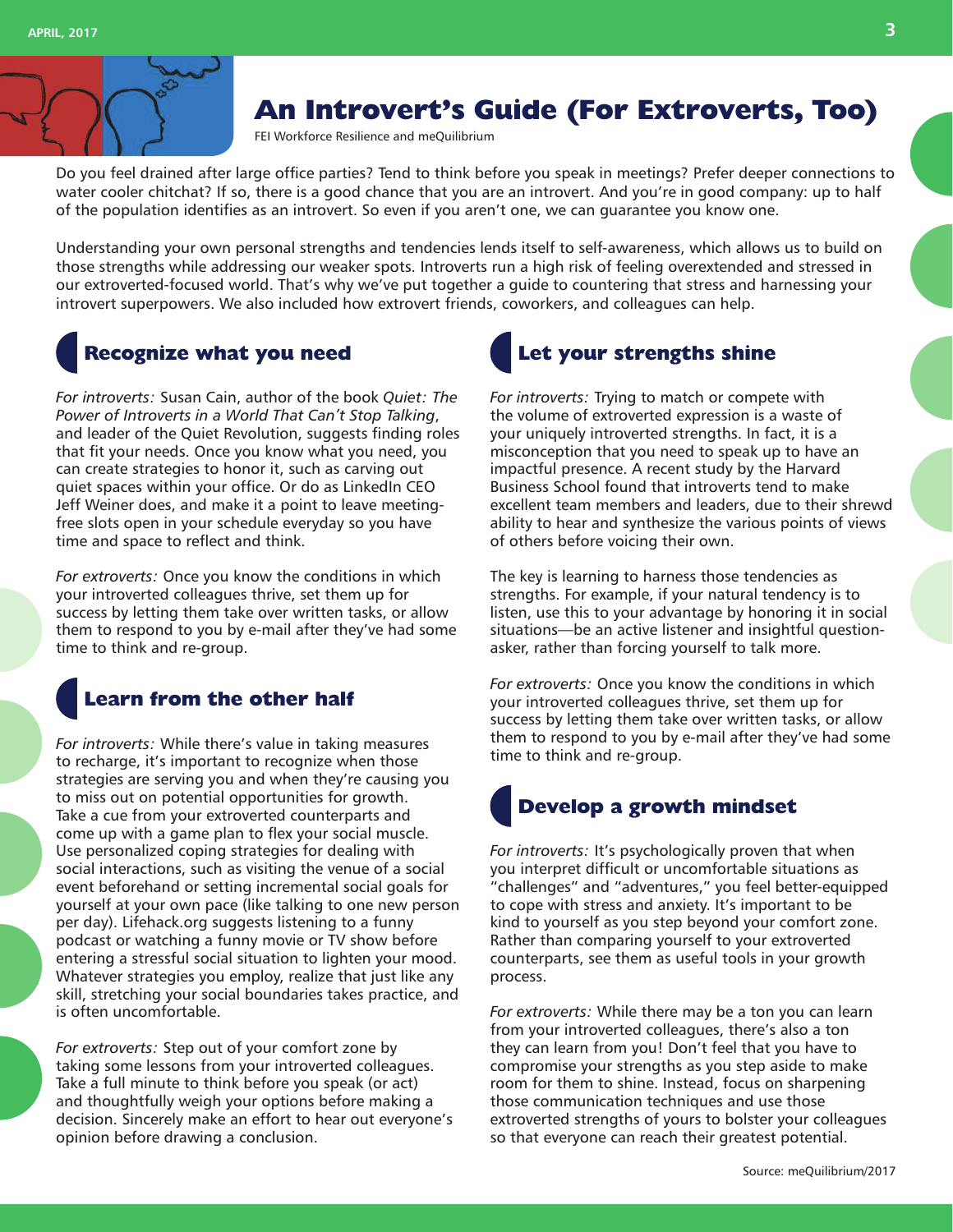## **10 Tips for Green Spring Cleaning**

**[FEI Workforce Resilience](http://feieap.com/)**

It's that time of year again—time to get down and dirty with a thorough spring cleaning. Our homes have been shut up all winter and most are in need of some freshening. This year, give your house a green spring cleaning by avoiding dangerous chemicals and harsh cleaners. There are healthier ways to do it—for you and the environment.

Did you know that indoor air pollution in our homes can be as much as 100 times worse than outdoor air pollution? Most of that pollution comes from the evaporation of VOC's (volatile organic compounds) or the "offgas" from cleaning supplies, air fresheners, and home decorating items like paint, wallpaper, and carpeting. While we think we're cleaning and disinfecting our homes, we're really loading the air with toxic chemicals.

#### **1. Open the windows.**

The best way to get dirty air moving out and fresh air moving in is to open the doors and windows. Feel the breeze.

### **2. Skip the air fresheners.**

Chemical fresheners can cause eye, skin, and respiratory irritation. Aerosol air fresheners are even worse — the tiny air-borne particles can damage nerves and lodge in your lungs. Buy fresh flowers in lieu of traditional air fresheners. An open box of baking soda, cedar blocks, and dried flowers also add natural fragrance to the room.

### **3. Use vegetable-based cleaning products instead of harsh chemical cleaners.**

Vegetable-based cleaners, like those made with coconut oil, are becoming more popular every day. Even the makers of Clorox have a vegetable-based cleaning line on the market. Choose vegetable-based dishwashing detergent too. (Traditional dish detergent is made from petroleum. If every family replaced just one 28 oz. bottle of petroleum-based dish detergent with a vegetablebased product, we could save 82,000 barrels of oil.)

#### **4. Vinegar, vinegar, and more vinegar.**

Nature's cleaning miracle, vinegar can be used to clean just about anything. Use it straight to clean kitchen floors or wash windows, mix it with baking soda and essential oils to clean sinks, and even use it to remove stains in your carpet.

### **5. Get some baking soda too.**

Multi-purpose baking soda can be used for everything from freshening the air, carpet, or furniture to scrubbing the toilet and tub.

### **6. Don't use bleach or any cleaners containing chlorine.**

The problems with chlorine bleach are numerous—it can burn skin and eyes and prove fatal if swallowed. When it goes down the drain, it becomes toxic to the natural world too. An herbal-based sanitizer or one by Seventh Generation is a good alternative, as is just plain old hot water and soap. White vinegar also works wonders. (see 4.)

**7. Skip the harsh chemical cleaners in the bathroom.**

Make that porcelain sparkle with non-chlorine bleach cleaners or white vinegar and a baking soda-water paste. (See 5.)

**8. Use natural fiber sponges and rags to do the cleaning.**

Avoid using paper towels and other one-time use tools.

### **9. Skip the antibacterial soap.**

It's just not necessary. The widespread use of antibacterial soap is also leading to antibioticresistant strains of bacteria.

**10. When you make the switch to natural cleaning products, be sure to safely dispose of any dangerous chemical products.** Don't pour them down the drain, into the ground, or into the trash. Read the labels or check with your waste management provider for options.

Source: LifeLines/2017

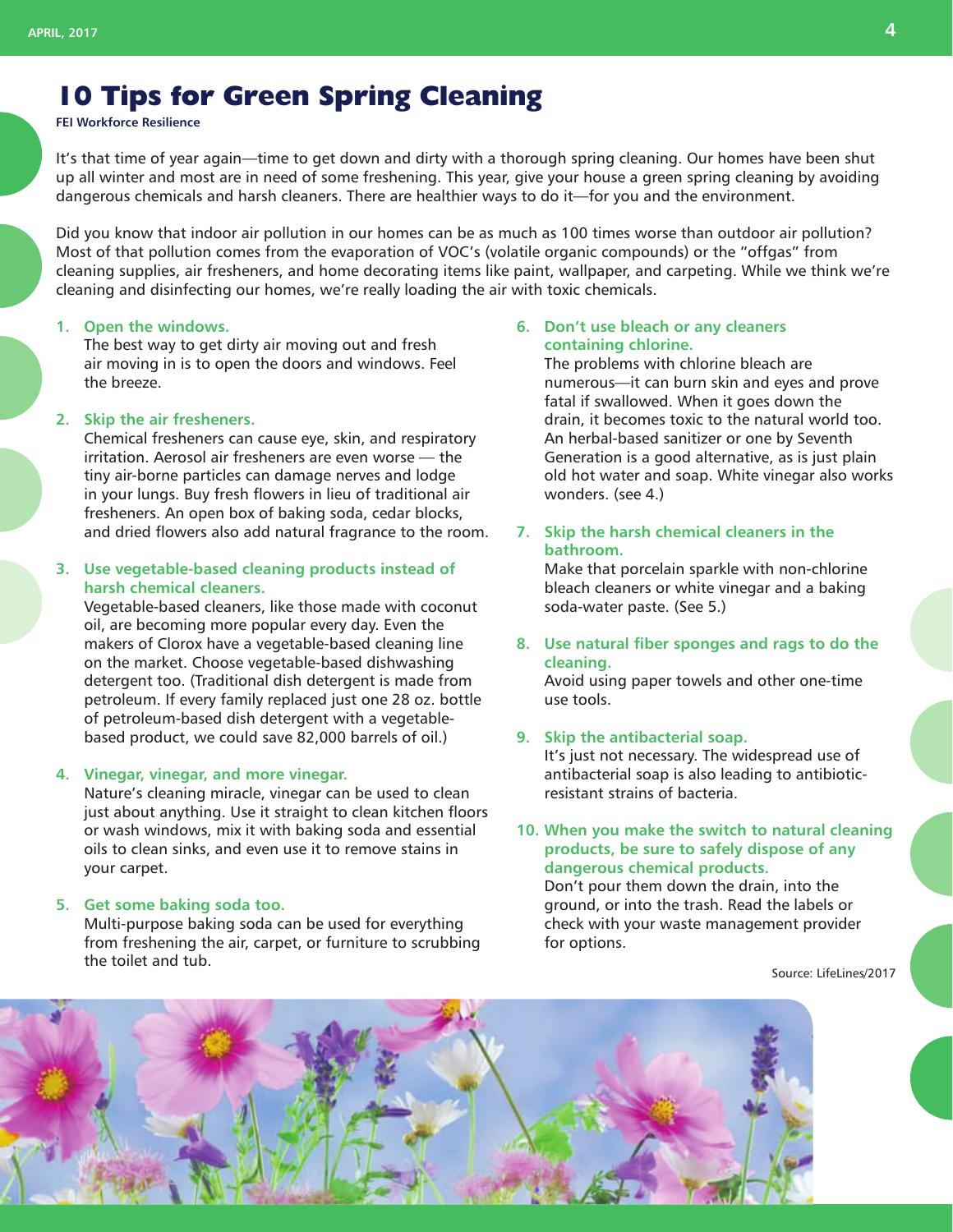**Earlier this year,** the EAP Office asked for your recommendations for a book, article, or video that you found helpful or inspiring so that the information could be shared with other City employees. Here are the titles that come highly recommended by your co-workers.

Tresa from EAP recommends *The Resiliency Advantage* by Al Siebert, PhD. Dr. Siebert explains how and why some people are more resilient than others and how resiliency can be learned at any age. Dr. Siebert details a unique five-level program for becoming more resilient.

Mayor Soglin recommends *The Leaders Handbook* by Peter R. Scholtes. A guide to inspiring your people and managing the daily workflow, which is essential to serving City residents.

Nichole from the Madison Public Library has these recommendations:

*• Making Work Work: The Positivity Solution For Any Work Environment* by Shola Richards The best resource I've found for reconciling the idealism of vulnerability with the reality of a challenging workplace has been this book.



*• The Episodic Career: How To Thrive At Work In The Age Of Disruption* by Farai Chideya

I like this one because it helps the reader focus on her or his individual attributes, through self-reflection and stories. It also acknowledges, in a matter-of-fact way, some of the systemic factors like inequity that affect Americans' work lives and career paths. Very insightful!

Coleen from Central Payroll recommends two books by Kerry Patterson:

- *• Crucial Conversations*
- *• Crucial Confrontations*

I really enjoyed reading *Crucial Conversations* and *Crucial Confrontations*. I feel that it helped me reduce my anxiety about having workplace conversations by providing tools to better prepare myself for those crucial interactions. I initially read the series as part of a supervisor development goal at my prior job but realized quickly that everyone could benefit from reading these both in their personal and professional lives.

Don from Parks - Olbrich Gardens suggests *Shadow Divers*, a true story about scuba divers discovering a WW2 destroyer sub off the East Coast.

Sherri from EAP likes *The Good Life Project* Podcast, hosted by Jonathan Fields. www.goodlifeproject.com/radio Inspirational, unfiltered conversations and stories about finding meaning, happiness, purpose, inspiration, creativity, motivation, spirituality, love, confidence and success in life. This podcast has been a great introduction to many inspiring individuals.

Hailey from EAP suggests *Upstream* by Mary Oliver. I associate this collection of essays with resiliency, and I like that she promotes teaching the life lessons we learn through some sort of creative outlet, which for her is poetry and connecting to nature, where she makes more sense of the world. An excerpt: "In the beginning I was so young and such a stranger to myself I hardly existed. I had to go out into the world and see it and hear it and react to it, before I knew at all who I was, what I was, what I wanted to be."

Shannon from Housing has the following recommendations:

- *• Healing Night* by Rubin Naiman was essential to me in understanding insomnia and how my lifestyle habits were contributing to sleep problems. By changing my nighttime routine and my wake-up routine, according to simple suggestions in this book, I was able to alleviate long term insomnia.
- *• Radical Acceptance* by Tara Brach presented a new way to perceive oneself, and the meditations and visualizations were accessible and practical steps in developing self-compassion, which is vital in extending compassion to others.